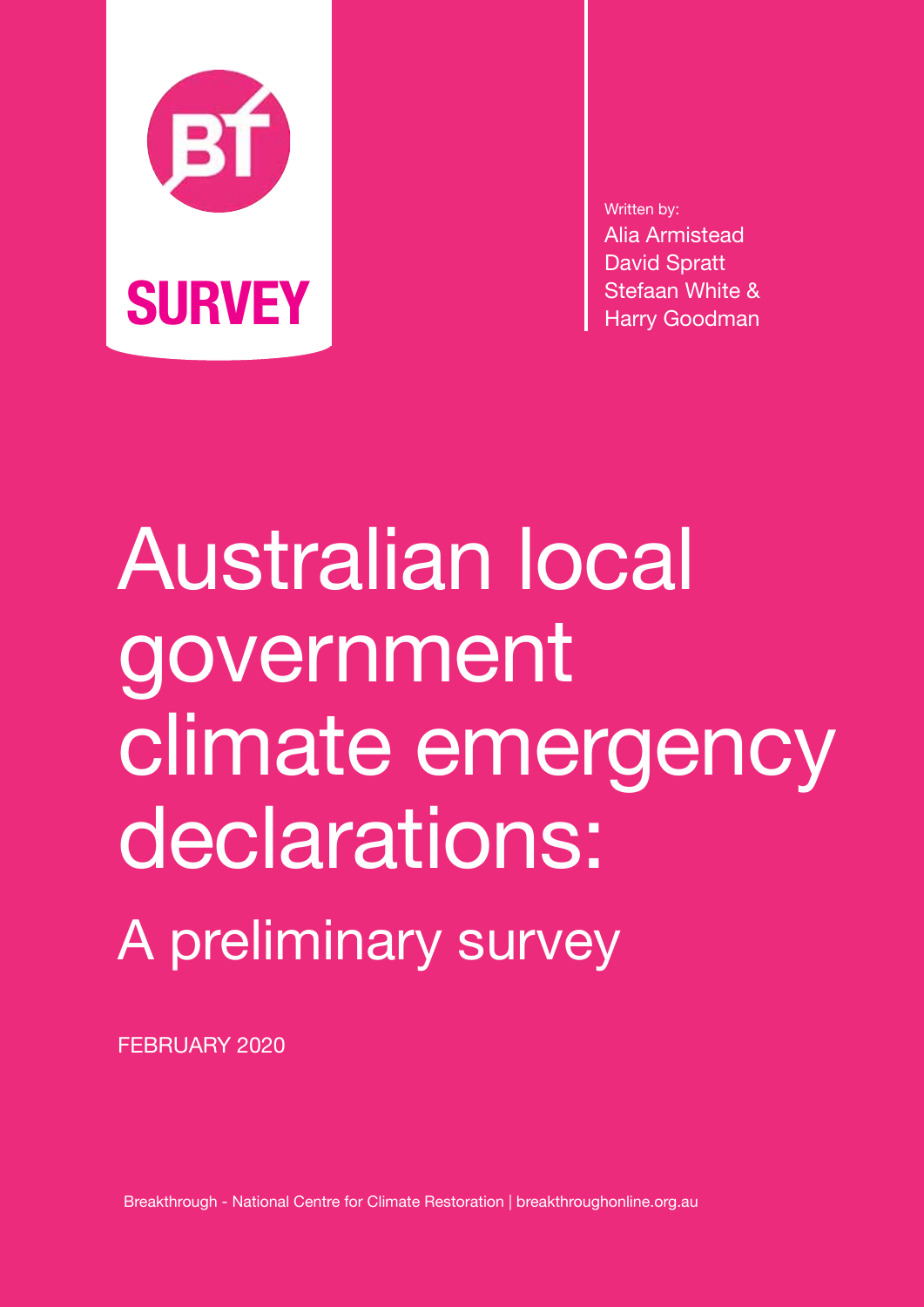# **INTRODUCTION**

On 5 December 2016, the City of Darebin in Melbourne became the first local government authority in the world to declare a climate emergency. By January 2020, 86 local councils in Australia and the ACT government had declared or recognised the climate emergency. A motion declaring a climate emergency in South Australia passed the Legislative Council (upper house). The purpose of this survey carried out by Breakthrough from November 2019 to January 2020 was to understand what impact the declarations are having on council policies, programmes, advocacy and budgets.

# **METHOD**

The survey was online and largely comprised multichoice and yes/no questions. 86 councils and two State governments were invited to participate, with respondents in most cases being council staff. By 5 February, 64 councils had responded, and the data analysis is shown in Table 1. Answers in the "other" category or which provided nonquantitative data will be published in a subsequent report.

 Councils were asked: "Has the Council approved, or drafted, or is developing, a climate action plan or report subsequent to the passing of the climate emergency resolution, to embody its commitment to climate emergency action?" Options were: yes; no; and "Plan precedes declaration". The purpose was to identify which councils had reviewed or adopted a climate policy or report as a consequence of their declaration. These results are shown as Category A. Data from those who had not, whether or not they had a pre-existing climate policy, is shown in Category B. A significant number of councils may be in Category B because they have only recently passed a declaration, and have not had the time to review/adopt new climate policy.

# **RESULTS**

## **Post-declaration climate plans**

More than half of the respondents (63%) have approved, drafted or are developing a climate action plan subsequent to their climate emergency declaration (CED). One-quarter of respondents have climate action plans that precede the declaration and are not in the process of being updated. 11% of respondents do not have a climate action plan. This may indicate that the CEDs have motivated councils to implement new climate policies or increase the ambition of existing climate policies. Of those councils that have not developed new climate policies, most had existing climate policies.

### **Declaration drivers**

The drivers for declaring a climate emergency are predominantly councillors and advocacy from the local community (67% and 61% respectively). 14% of declarations make reference to a biodiversity or extinction crisis.

## **Advocacy**

57% of councils have called on State governments and 48% have called on federal governments to declare a climate

emergency and commit to a climate emergency action program.

 One-third of councils have also called on State and federal governments for increased support such as resources or additional powers for local council climate action (34%). Half of the declarations/plans committed councils to mobilise local people, organisations and businesses to participate in council and independent climate emergency initiatives. The proportion of councils that have advocated to State and federal governments to declare a climate emergency and provide support, and have committed the Council to mobilise local people, organisations and businesses, is significantly greater amongst those councils that have approved, drafted or have in development a climate action plan subsequent to their CED (Category A).

#### **Emissions elimination targets & timelines**

58% of the councils surveyed have implemented a zero emissions target, including 60% of councils that have approved, drafted or have in development a climate action plan subsequent to their CED, and 54% of councils that had no climate action plan or one predating their CED. 23% of the councils surveyed had no emissions elimination target.

 41% of Category A councils have a zero emissions target before or by 2030, compared to 4% for Category B. 62% of Category A councils have a target on or before 2050, compared to 37% for Category B councils. This suggests that the declarations and subsequent reviews have resulted in more stringent targets being adopted.

### **Scope**

41% of the councils' emissions elimination targets apply to the whole municipality, while 38% of targets are relevant for council operations only. For those councils that have climate action plans approved, drafted or in development, there was an even split between those whose emissions targets applied to council operations and to the whole municipality.

 The highest rating focus of CEDs and climate action plans was "Adaptation in the face of a warming climate", with 73% and 71% respectively for councils with new climate action plans and those without. A follow-up survey could seek to understand whether councils identify a tension between adaptation and mitigation priorities.

 Almost half respondents with new climate action plans (48%) acknowledge the need to create global cooling by drawing down past emissions. 31% of all respondents' CEDs or plans included delivering climate emergency actions at an emergency pace, significantly lower in number than those committed to adaptation policies.

### **Priority & budget**

Since declaring, 20% of councils have "lifted the relative priority" of climate emergency action to the top rank. One-third of councils have either not changed the relative importance of climate action within the council and 41% have recognised a climate emergency but not specified the relative priority of climate change within Council operations.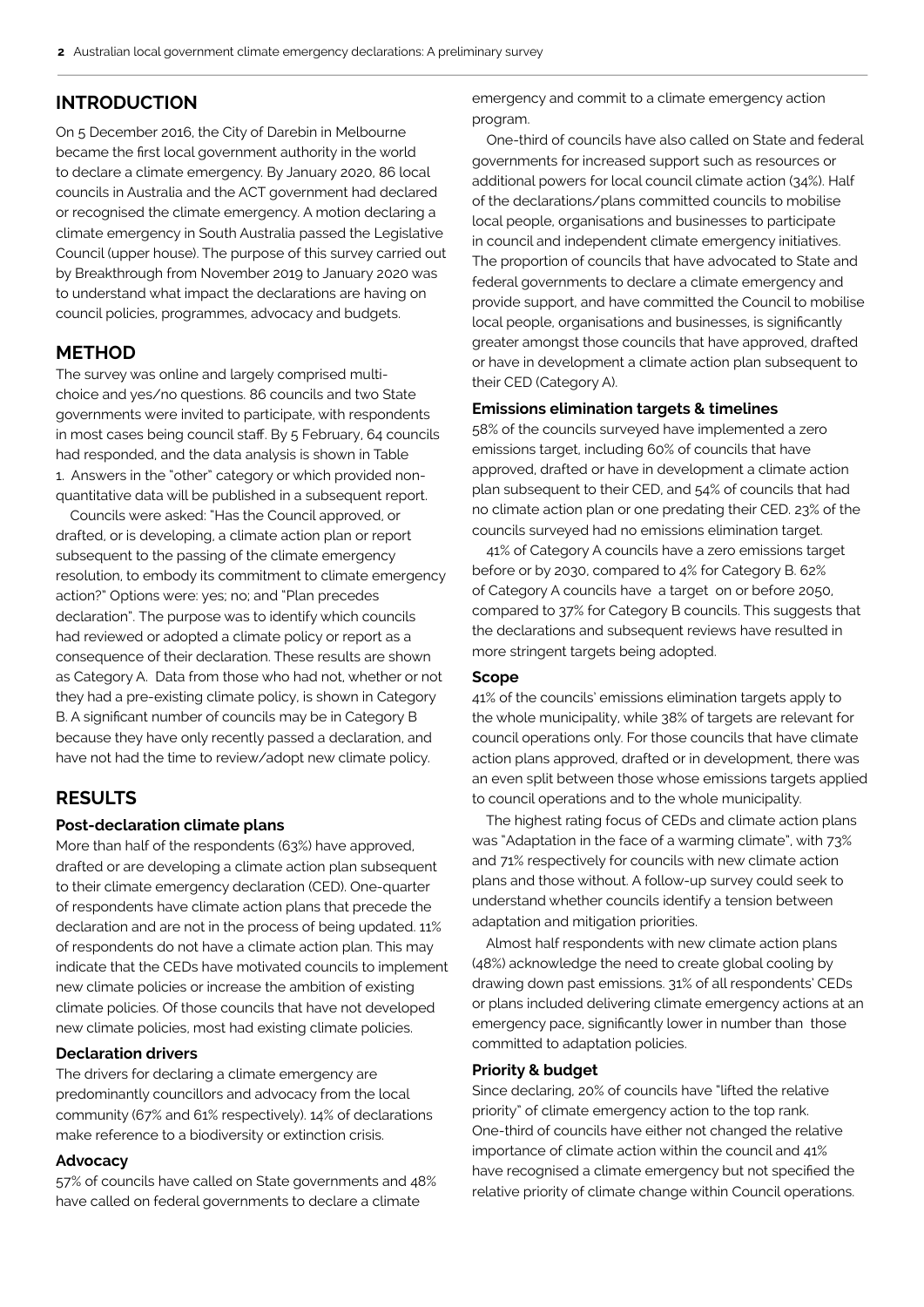#### **Table 1: Survey results**

|                                                                                                                                                                                               | <b>Category A</b><br>Councils which have<br>developed /reviewed<br>their climate plan<br>subsequent to their climate<br>emergency declaration<br>$N = 40$ | <b>Category B</b><br>Councils which have not yet<br>reviewed their climate<br>plan (if any) subsequent<br>to their climate<br>emergency declaration<br>$N = 24$ | <b>Total</b><br>$N = 64$ |
|-----------------------------------------------------------------------------------------------------------------------------------------------------------------------------------------------|-----------------------------------------------------------------------------------------------------------------------------------------------------------|-----------------------------------------------------------------------------------------------------------------------------------------------------------------|--------------------------|
|                                                                                                                                                                                               |                                                                                                                                                           |                                                                                                                                                                 |                          |
| Did the council declaration/resolution also make<br>reference to a biodiversity/extinction crisis? Yes.                                                                                       | 4 (10%)                                                                                                                                                   | 5(21%)                                                                                                                                                          | 9(14%)                   |
| Did the initial impetus for the Council's climate<br>emergency stance come from:                                                                                                              |                                                                                                                                                           |                                                                                                                                                                 |                          |
| - Advocacy by local community                                                                                                                                                                 | 26 (65%)                                                                                                                                                  | 13 (54%)                                                                                                                                                        | 39 (61%)                 |
| - Council staff                                                                                                                                                                               | 6(15%)                                                                                                                                                    | 3(13%)                                                                                                                                                          | 9(14%)                   |
| - Councillors                                                                                                                                                                                 | 26 (65%)                                                                                                                                                  | 17 (71%)                                                                                                                                                        | 43 (67%)                 |
| Has the declaration or climate plan:<br>- Committed the Council to mobilise local people,<br>organisations and businesses to participate in the<br>Council's climate emergency program and in |                                                                                                                                                           |                                                                                                                                                                 |                          |
| independent climate emergency initiatives?<br>- Called on state government to also declare a climate<br>emergency and commit to a climate emergency                                           | 24 (60%)                                                                                                                                                  | 8 (33%)                                                                                                                                                         | 32 (50%)                 |
| action program?<br>- Called on federal government to also declare a climate<br>emergency and commit to a climate emergency action                                                             | 25 (63%)                                                                                                                                                  | 12 (50%)                                                                                                                                                        | 37 (57%)                 |
| program?<br>- Called on state and/or federal government to provide<br>support, such as resources or the granting of                                                                           | 21 (53%)                                                                                                                                                  | 10 (42%)                                                                                                                                                        | 31 (48%)                 |
| additional powers?                                                                                                                                                                            | 14 (35%)                                                                                                                                                  | 8 (33%)                                                                                                                                                         | 22 (34%)                 |
| Has the declaration or climate plan<br>set an emissions elimination target for:                                                                                                               |                                                                                                                                                           |                                                                                                                                                                 |                          |
| - Council's own operations                                                                                                                                                                    | 17 (43%)                                                                                                                                                  | 7 (29%)                                                                                                                                                         | 24 (38%)                 |
| - The whole municipality                                                                                                                                                                      | 17 (43%)                                                                                                                                                  | 9(38%)                                                                                                                                                          | 26 (41%)                 |
| Has the declaration and/or climate plan<br>established an emissions elimination target?                                                                                                       |                                                                                                                                                           |                                                                                                                                                                 |                          |
| - No                                                                                                                                                                                          | 9(23%)                                                                                                                                                    | 6(25%)                                                                                                                                                          | 15 (23%)                 |
| - Zero emissions                                                                                                                                                                              | 24 (60%)                                                                                                                                                  | 13 (54%)                                                                                                                                                        | 37 (58%)                 |
| - Other <sup>*</sup>                                                                                                                                                                          | 6(15%)                                                                                                                                                    | 5(21%)                                                                                                                                                          | 11 (17%)                 |

 77% of councils surveyed have not changed the budget allocated for climate-related projects, and 78% have not tightened the regulatory framework for delivering climate emergency actions.

## **Limitations**

• The results of this survey do not give any indication of the breadth and strength of any climate policies that the surveyed councils may have had prior to declaring a climate emergency. Many respondents said their councils already had significant budget allocations for climate policies and new climate policies currently sit within this budget; however this may be revised in the future.

• Most Australian councils have declared a climate emergency within the last six months, many in the last three. 41 councils out of the 64 respondents have declared a climate emergency since 1 August 2019, 12 of those since 1 November 2019. This time frame may be insufficient for councils to have amended budgets, drafted new policies, strengthened targets or altered the relative importance of climate policy within council operations. Qualitative responses in the survey indicate that many of these activities are underway but have not been completed and so cannot be included as such in the survey data.

Table continues next page